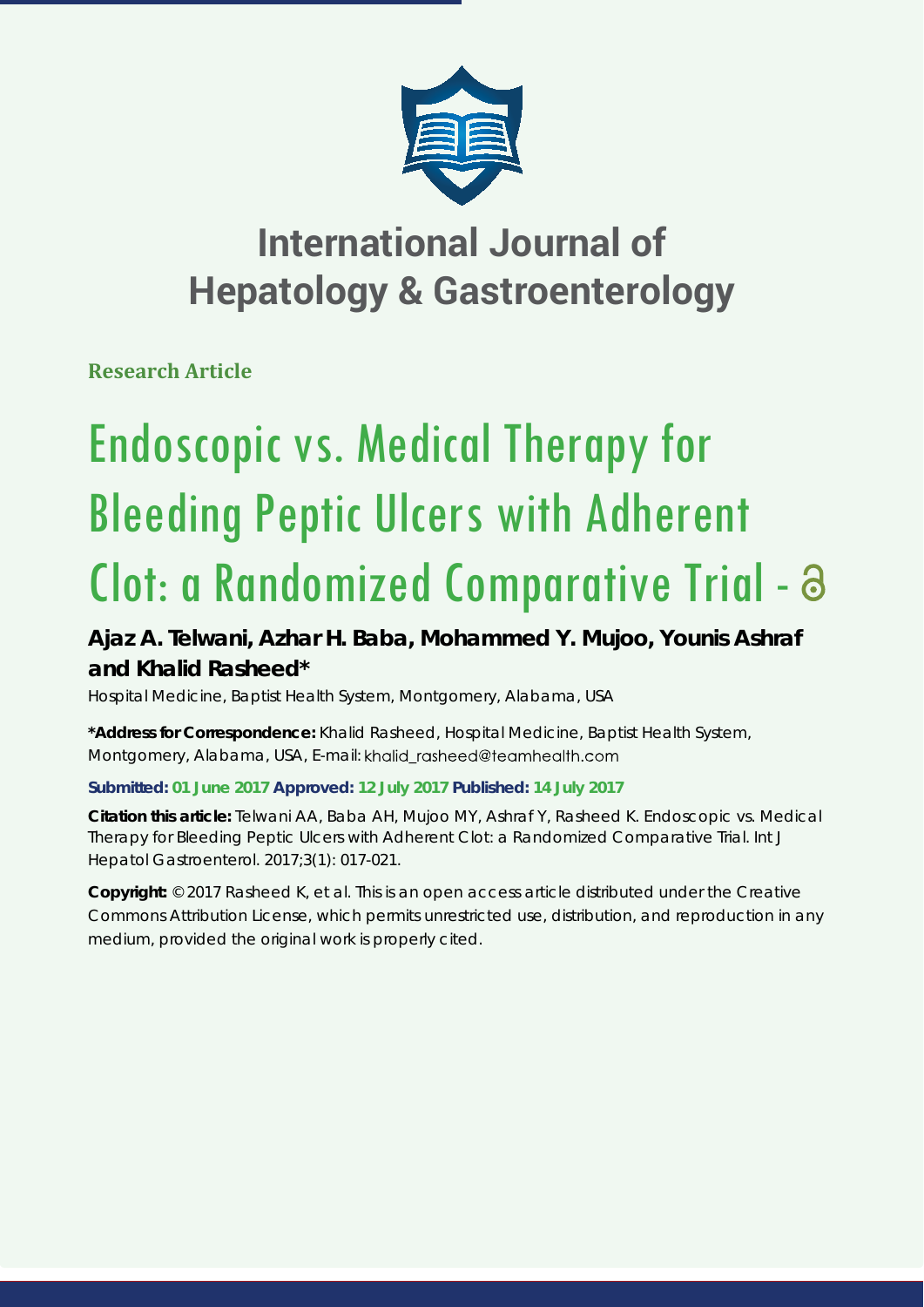#### **ABSTRACT**

Upper gastrointestinal bleeding is the most common and potentially life threatening emergency. Despite great advances in the field of medicine, the optimal management of bleeding peptic ulcer with adherent clot on endoscopy is still controversial. The aim of this study is to compare the combined endoscopic and medical therapy with medical therapy alone for bleeding peptic ulcer with adherent clot (Forrest type IIB). During two-year study period, around 342 patients presented to our tertiary care hospital with acute upper gastrointestinal bleeding. Out of these, 81 patients were noted to have adherent clot (Forrest type IIB) during endoscopy and were included in study. 40 patients received combined endoscopic and medical treatment, whereas 41 patients received medical treatment only. The base line characteristics of patients in two groups were comparable. Primary Outcome being recurrence of bleeding within 7 days of treatment was less in combined therapy group compared to medical therapy group (2.5% vs. 17.1%). This was statistically significant. Secondary outcome like recurrence of bleed in 30 days and need for repeat endoscopy were less in combined group compared to medical therapy group. These were statistically significant as well. Other secondary outcomes like necessity for surgery and mortality were fewer in combined group, but these were not statistically significant. In conclusion combination endoscopic therapy consisting of epinephrine injection, removal of the adherent clot, and treatment of underlying stigmata is more effective than medical therapy alone.

**Keywords:** Gastrointestinal bleed; Adherent Clot; Endoscopic therapy; Medical therapy

#### **INTRODUCTION**

Upper Gastrointestinal Bleeding (UGIB) is common and potentially life-threatening gastrointestinal emergency. The annual incidence of hospitalization for acute UGIB is 1 per 1000 people in America [1] with a mortality rate of 7% to 10% [2]. Upper Gastrointestinal Endoscopy (EGD) is the prime diagnostic and therapeutic tool for UGIB [3]. It precisely delineates the bleeding site and determines the specific cause. EGD is 90% to 95% diagnostic for acute UGIB [4]. Patients after initial resuscitation should undergo early endoscopy (within 24 hours). It helps to identify Stigmata of Recent Hemorrhage (SRH), in patients with underlying peptic ulcer disease. Patient with high risk SRH like active bleed or visible vessel needs endoscopic intervention to reduce morbidity and mortality [5- 7]. Ulcers with a clean base or with a flat pigmented spot have a low risk of rebleeding and do not require endoscopic-therapy [7-9]. Ulcers with adherent clot carry 8 to 36 percent risk of rebleeding [7,10]. The optimal management of ulcers with adherent clot is controversial. Endoscopic therapies include injection, ablation, and mechanical therapy. The above three endoscopic therapies are effective as monotherapies, but combined therapies increase the efficacy [11-15].

Proton Pump Inhibitor (PPI) therapy is recommended for patients with acute UGIB. This therapy reduces the severity of SRH at endoscopy and reduces the need for endoscopic therapy as compared with no treatment or histamine-2 antagonist (H2 Blocker) therapy [16,17]. PPI therapy modestly reduces the risk for rebleeding, need for surgery, and blood transfusions, however so far hasn't shown to reduce mortality [18]. The benefit is greatest in patients who have high risk SRH, such as a visible vessel. Although intravenous infusion is ideal, oral PPI therapy provides much of the benefit [19]. The rationale for PPI therapy is that most common causes of UGIB, including ulcers, gastritis, duodenitis, and hemorrhagic reflux esophagitis, are medically treated with acid-suppressive therapy. PPI therapy is also useful for hemostasis by neutralization of intraluminal gastric acid it promotes stabilizing of blood clots [20]. Omeprazole has been the most extensively studied intravenous PPI, others are pantoprazole and esomeprazole. The suggested dose of intravenous pantoprazole is 80 mg bolus followed by 8 mg/ hr infusion. Omeprazole and esomeprazole have also been used as 80 mg boluses followed by 8 mg/ hr infusions. The infusion is usually continued for 72 hours. If there is no rebleeding the patient may be switched to oral pantoprazole 40 mg/ day or omeprazole 20 mg/ day.

Till date, the management of ulcers containing adherent clots has been controversial. Some investigators do not recommend endoscopic therapy for patients with non-bleeding adherent clots because of the potential to induce severe hemorrhage [21,22]. In contrast, others advocate removal of the overlying clot and treatment of underlying stigmata for patients with adherent clot in an ulcer base [1,23]. Two recently published randomized, controlled trials have shown that injection of epinephrine followed by removal of adherent clot and treatment of underlying stigmata significantly reduced the rate of recurrent ulcer bleeding when compared with leaving the clot undisturbed [24,25]. However later on meta-analysis found no clear evidence for need of specific endoscopic interventions in patients with an adherent clot [5].

The purpose of this study is to compare the effectiveness of combined therapy *vs.* medical therapy alone for the patients with bleeding peptic ulcers with an adherent clot.

#### **MATERIAL AND METHODS**

This prospective randomized single center study was conducted in the Division of Gastroenterology, Sheri-I-Kashmir Institute of Medical Science, and Srinagar, India over a period of two years from Nov 2011 to Nov 2013. The study was approved by post graduate clinical research and ethics committee of institute. Patients who presented with UGIB, after initial resuscitation underwent Upper GI endoscopy. Patients with adherent clot (which was defined as a lesion that was red, maroon, or black and amorphous in texture and that could not be dislodged by suction or forceful water irrigation) on endoscopy were randomized into two groups. Randomization was done by computer generated random numbers. One group with adherent clot received medical therapy only i.e. intravenous pantoprazole 80 mg boluses followed by 8 mg/ hr infusions for 72 hours. The other group received endoscopic therapy in addition to medical therapy. The endoscopic therapy involved injection of 1:10,000 solution of epinephrine into and around the clot, followed by removal of clot with polypectomy snare. After the removal of the clot, ulcers with underlying stigmata were treated with multipolar electrocoagulation (generator setting of 15W) applied for a moderate amount of time (10 secs) with moderate pressure on the bleeding site until formation of white coagulum appears. All patients in the two groups were monitored for 72 hours after endoscopy. Patients who remained stable at 72 hours were discharged on oral omeprazole 20 mg daily and followed weekly for 30 days.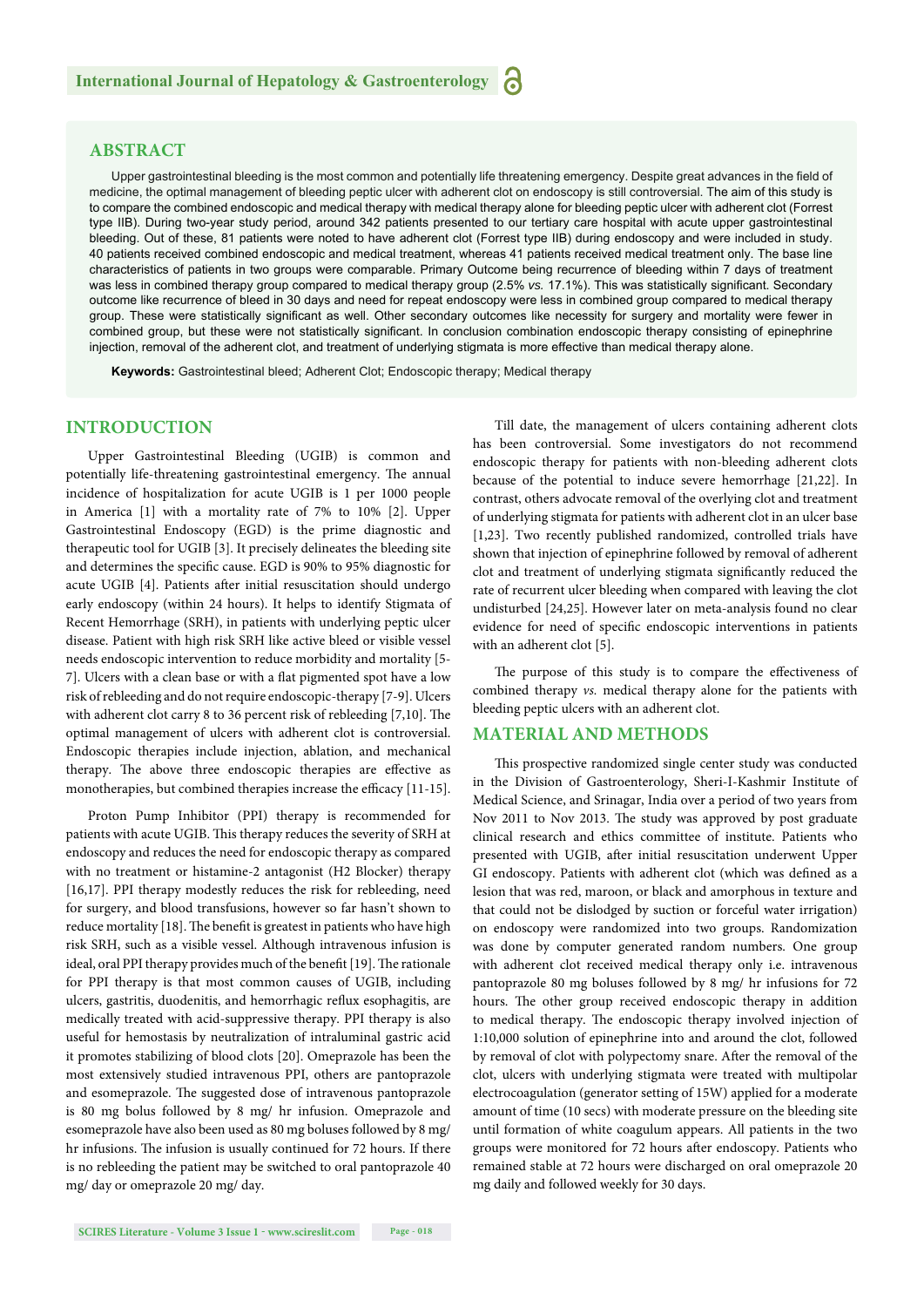#### **International Journal of Hepatology & Gastroenterology**

The primary outcome of the study was to assess the rate of rebleeding within 7 days of treatment in two groups. Secondary outcomes included 30-day rate of recurrent bleeding, need for repeat endoscopy or surgery and rate of mortality.

#### **Exclusion criteria**

- 1. Age less than 15 years.
- 2. Pregnant and lactating women.
- 3. Patients not giving written Informed consent.
- 4. Patients with comorbidities like Liver Disease, GI Malignancy, CKD, Systemic infection, Cardiovascular and Pulmonary Disease.
- 5. Patients with previous gastric acid reducing surgeries (vagotomy, gastric resection)
- 6. Patients on anticoagulants.

#### **Statistical analysis**

Data analysis was performed using the SPSSversion 20 (IBM). Continuous variables were expressed as mean ± SD. Independent-Sample T Test was performed for continuous variables and chi square test (or Fisher's exact test when appropriate) for discrete variables. A value of P≤0.05 was considered statistically significant.

#### **RESULTS**

During the study period, around 342 patients presented to our hospital with acute upper gastrointestinal bleed. Out of these, 81 patients were noticed to have adherent clot (Forrest type IIB) on endoscopy and were included in study. 40 patients received endoscopic treatment in combination with medical treatment; whereas 41 patients received medical treatment only. The base line characteristics of patients in two groups were comparable (Table 1). During endoscopy, gastric ulcer was found in 38 and duodenal ulcer in 43 patients. Underlying stigmata, after removal of clot, in endoscopic group revealed visible vessel in 16(40%), flat red spot in 10(25%), active bleed-ooze/spurt in 6(15%) and Clean base ulcer in 8(20%) patients (Table 2).

#### **PRIMARY OUTCOME**

#### **Recurrence of bleed within 1 week of treatment**

Recurrence of bleeding within 7 days of treatment occurred in 9 (11.1%) patients. Recurrence was lower in the combined therapy group compared to medical therapy group (2.5% *vs.* 19.5%) This was statistically significant with P value of 0.029 (Table 3).

#### **Secondary outcome**

**Recurrence of bleed within 30 days of treatment:** Recurrent bleeding within 30 days was less in combination therapy group compared to medical therapy group (5% *vs.* 22%). This was statistically significant with P value of 0.026 (Table 3).

**Surgical therapy within 30 days:** Surgical therapy for treatment of bleeding ulcer within 30 days was less in combined therapy group compared to medical therapy group (0% *vs.* 2.4%). But this was statistically insignificant with P value of > 0.999 (Table 3).

**Mortality within 30 days:** Mortality within 30 days was less in combined therapy group compared to medical therapy group (0%  $vs.$  2.4%) and again statistically insignificant with P value of  $>0.999$ (Tables 3).

| Table 1: Baseline characteristics of patients with adherent clots.                                            |                                                  |                                               |         |  |  |  |
|---------------------------------------------------------------------------------------------------------------|--------------------------------------------------|-----------------------------------------------|---------|--|--|--|
| <b>Variables</b>                                                                                              | <b>Endoscopic</b><br>Therapy group<br>$(n = 40)$ | <b>Medical</b><br>Therapy group<br>$(n = 41)$ | P Value |  |  |  |
| Age                                                                                                           | $46 \pm 15$                                      | $49 \pm 16$                                   | 0.393   |  |  |  |
| Sex                                                                                                           | 21/19                                            | 21/20                                         | 0.908   |  |  |  |
| Prior upper GI bleed                                                                                          | 5(12.5%)                                         | 6(14.6%)                                      | 0.779   |  |  |  |
| Prior peptic ulcer disease                                                                                    | 7 (17.5%)                                        | $5(12.2\%)$                                   | 0.502   |  |  |  |
| NSAID/ Aspirin Use                                                                                            | 4 (10.0%)                                        | 3(7.3%)                                       | 0.712   |  |  |  |
| PPI Use                                                                                                       | $6(15.0\%)$                                      | $7(17.1\%)$                                   | 0.799   |  |  |  |
| Smoker                                                                                                        | 10 (25.0%)                                       | 8 (19.5%)                                     | 0.553   |  |  |  |
| Systolic Blood Pressure (<90<br>mmHg)                                                                         | 15 (37.5%)                                       | 13 (31.7%)                                    | 0.584   |  |  |  |
| Heart Rate $(> 100b/m)$                                                                                       | 18(45.0%)                                        | 17 (41.5%)                                    | 0.748   |  |  |  |
| Hemoglobin g/ dL                                                                                              | $8.6 \pm 2.7$                                    | $8.9 \pm 2.4$                                 | 0.600   |  |  |  |
| Platelets (<100,000/ mm <sup>3</sup> )                                                                        | 4 (10.0%)                                        | $4(9.8\%)$                                    | >0.999  |  |  |  |
| Prolonged Prothrombin Time<br>$(>15$ Sec)                                                                     | 3(7.5%)                                          | $2(4.9\%)$                                    | 0.675   |  |  |  |
| Helicobacter Pylori Positive                                                                                  | 22 (55.0%)                                       | 24 (58.5%)                                    | 0.748   |  |  |  |
| Glasgow Blatchford Score                                                                                      | $11.23 \pm 4.0$                                  | $10.78 \pm 4.1$                               | 0.624   |  |  |  |
| Rockall Score (Post Endoscopic)                                                                               | $5(2-7)$                                         | $6(2-7)$                                      | 0.257   |  |  |  |
| Mean ± SD, n (%), Median (range), NSAID: Non-Steroidal Anti-inflammatory<br>Drug; PPI: Proton Pump Inhibitor. |                                                  |                                               |         |  |  |  |

**Table 2:** Underlying stigmata after removal of clot in endoscopic group.

| Visible vessel | Flat red spot | <b>Active bleed</b><br>(Ooze/spurt) | Clean base<br>ulcer |
|----------------|---------------|-------------------------------------|---------------------|
| 16 (40%)       | 10 (25%)      | 6(15%)                              | 8(20%)              |

| Table 3: Comparison Of outcomes Between Endoscopic Therapy and Medical<br>Therapy. |                                        |                                          |         |  |  |
|------------------------------------------------------------------------------------|----------------------------------------|------------------------------------------|---------|--|--|
| Variable                                                                           | Endoscopic Therapy group<br>$(n = 40)$ | <b>Medical Therapy</b><br>group $(n=41)$ | P Value |  |  |
| Rebleed 7 Days                                                                     | 1(2.5)                                 | 8(19.5)                                  | 0.029   |  |  |
| Rebleed 30 Days                                                                    | 2(5.0)                                 | 9(22.0)                                  | 0.026   |  |  |
| Surgical therapy                                                                   | 0(0.0)                                 | 1(2.4)                                   | > 0.999 |  |  |

Mortality  $0(0.0)$  1 (2.4)  $> 0.999$ 

**DISCUSSIONS**

Values are presented as n (%).

The management of non-variceal UGIB has evolved immensely over a period of decade or so, with the availability of PPIs and endoscopic therapy. But the optimal management of bleeding peptic ulcer with adherent clot is still controversial. The purpose of our study was to address the controversies in the management of bleeding peptic ulcer with adherent clot. The present study is the largest randomized prospective study to compare combination endoscopic and medical therapy with medical treatment only of peptic ulcers with adherent clots and to evaluate the effectiveness of combination endoscopic therapy in a clinical setting.

Non-bleeding adherent clots are commonly identified when endoscopy is performed for acute upper GI bleed. The study by Laine L, Stein C, et al. [26] consisted of young, low-risk patients and found that the rates of recurrent bleeding for patients with adherent clots treated with medical therapy were as low as 8%. Laine L, Mc Quaid, et al. [5] found that Endoscopic therapy was effective for active bleeding and a non-bleeding visible vessel but not for a clot. In a randomized controlled study of 27 patients with adherent clots, Jensen, et al. [27] noted recurrent bleeding rates of 33% for patients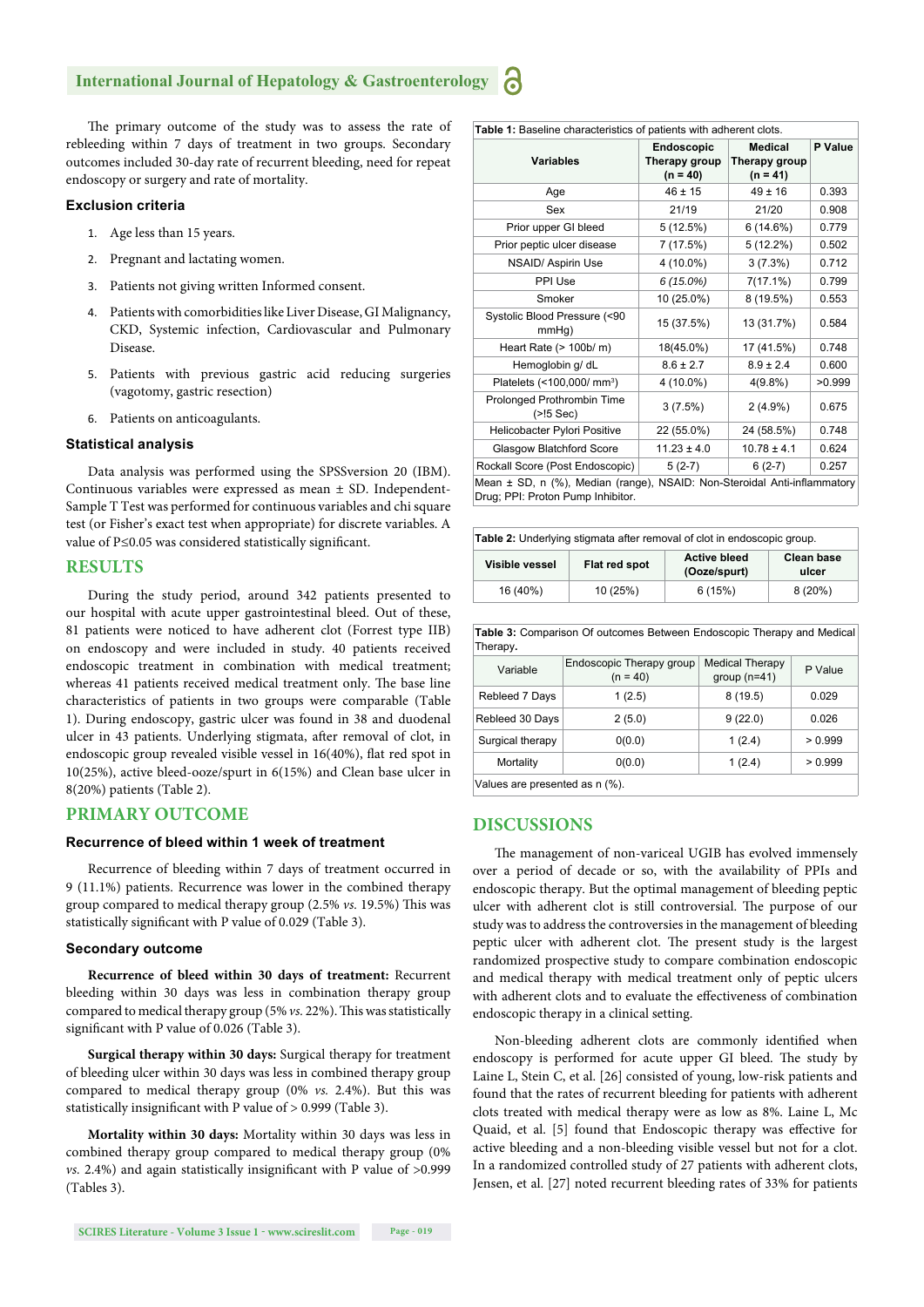#### **International Journal of Hepatology & Gastroenterology**

treated with a heat probe, 37.5% with injection therapy, and 30.0% with medical therapy. Based on these findings, these investigators recommended that adherent clots should not be forcibly removed and be managed with medical therapy. Recent study by Jensen, et al. [11] randomized 32 high-risk patients with severe upper GI Bleed due to ulcer and non-bleeding adherent clot resistant to target irrigation to combination endoscopic or medical therapy. Combination endoscopic therapy consisted of epinephrine injection, shaving the clot down with cold guillotining, and multipolar electro coagulation of the underlying stigmata. The frequency of recurrent hemorrhage during hospitalization was significantly lower in patients treated with combination endoscopic therapy than in those treated with medical therapy alone (0% *vs.* 35.3%;  $p = 0.01$ ). Similar findings were reported by Bleau, et al. [12] who randomized 56 high-risk patients with severe GI Bleed due to ulcer and non-bleeding adherent clots resistant to target irrigation to receive combination endoscopic treatment or medical therapy. The frequency of recurrent hemorrhage within 1 month was significantly lower in the combination endoscopic treatment study group compared with the medical therapy only group (4.8% *vs.* 34.3%; *p* < 0.02). Edmund J, et al. [28] during their study found rates of recurrent bleeding within 7 days of endoscopy in high-risk patients treated with combination endoscopic therapy were significantly lower than those treated with medical therapy group (8.7% *vs.* 27.4%; *p* < 0.001). Combination endoscopic therapy was also associated with a significant decrease in the length of hospitalization, less number of packed red blood cell transfusions after endoscopy, the need for repeat endoscopy, and recurrent bleeding within 30 days compared with medical therapy only. Si Hye Kim, Jin Tae Jung, et al. [29], in their study on adherent clot found that endoscopic therapy significantly reduced bleeding related mortality (1.2%  $vs.$  10%;  $p =$ 0.018) and all-cause mortality (3.7% *vs.* 20.0%; *p* = 0.005). However, there was no difference between endoscopic therapy and medical therapy regarding rebleeding  $(7.1\% \text{ vs. } 9.5\%; p = 0.641)$ .

Our results were similar with most of the recent studies [11,12]. The rates of recurrent bleeding in patients treated within 7 days with combination endoscopic therapy were significantly lower than those treated with medical therapy only (2.5% *vs.* 17.1%: P Value 0.031). In addition, combination endoscopic therapy was associated with a significant decrease in recurrence of bleed within 30 days and the need for repeat endoscopy compared with medical therapy only. The need for surgical intervention for ulcer and the 30-day mortality rates were also lower in the endoscopic therapy group in the study, but these differences were not statistically significant.

#### **CONCLUSION**

Combination endoscopic and medical therapy is more effective than medical therapy alone for bleeding peptic ulcers with adherent clot. Any patient presenting with non-variceal UGIB should be immediately started on PPIs, preferably I.V bolus followed by infusion for 72 hrs. After initial resuscitation, patients with bleeding peptic ulcer with adherent clot should be taken for early endoscopic intervention followed by medical therapy.

#### **GRANT SUPPORT FOR THIS MANUSCRIPT**

#### None

#### **Financial Disclosures**

None

#### **Author Contribution**

Ajaz Ahmad Telwani: Data gathering, Compiled Data, Extensively Reviewed literature and drafted manuscript.

Azhar Hafeez Baba, Mohammed Yasin Mujoo, Younis Ashraf: Reviewed literature.

Khalid Rasheed: Reviewed and Edited final draft

#### **REFERENCES**

- 1. Boonpongmanee S, Fleischer DE, Pezzullo JC, Collier K, Mayoral W, Al-Kawas F, et al. The frequency of peptic ulcer disease as a cause of upper-GI bleeding is exaggerated. Gastrointest Endosc. 2004; 59: 788–94. https://goo.gl/9R5iQh
- 2. Palmer K. Acute upper gastrointestinal haemorrhage. Br Med Bull. 2007; 83: 307–24. https://goo.gl/abkvAF
- 3. Adler DG, Leighton JA, Davila RE, Hirota WK, Jacobson BC, Qureshi WA, et al. ASGE guideline: the role of endoscopy in acute non-variceal upper-GI hemorrhage. Gastrointest Endosc 2004; 60: 497–504. https://goo.gl/nRCVK8
- 4. Chak A, Cooper GS, Lloyd LE, Kolz CS, Barnhart BA, Wong RC. Effectiveness of endoscopy in patients admitted to the intensive care unit with upper GI hemorrhage. Gastrointest Endosc. 2001; 53: 6–13. https://goo.gl/ALu1bP
- 5. Laine L, McQuaid KR. Endoscopic therapy for bleeding ulcers: an evidencebased approach based on meta-analyses of randomized controlledtrials. Clin Gastroenterol Hepatol. 2009; 7: 33 – 47. https://goo.gl/QFKA2o
- 6. Katschinski B, Logan R, Davies J, Faulkner G, Pearson J, LangmanM. Prognostic factors in upper gastrointestinal bleeding. DigDis Sci. 1994; 39: 706–712. https://goo.gl/Arufdj
- 7. Laine L, Peterson WL. Bleeding peptic ulcer. N Engl J Med. 1994; 331: 717- 27. https://goo.gl/9JCJak
- 8. Cipolletta L, Bianco MA, Rotondano G, Marmo R, Piscopo R. Outpatient management for low-risk nonvariceal upper GI bleeding: a randomized controlled trial. Gastrointest Endosc. 2002; 55: 1-5. https://goo.gl/PEFwpR
- 9. Lai KC, Hui WM, Wong BC, Ching CK, Lam SK. A retrospective and prospective study on the safety of discharging selected patients with duodenal ulcer bleeding on the same day as endoscopy. Gastrointest Endosc. 1997; 45: 26–30. https://goo.gl/s58XCY
- 10. Laine L. Management of ulcers with adherent clots. Gastroenterology. 2002; 123: 632–636. https://goo.gl/aeoFVP
- 11. Jensen DM, Kovacs TO, Jutabha R, Machicado GA, Gralnek IM, Savides TJ, et al. Randomized trial of medical or endoscopic therapy to prevent recurrent ulcer hemorrhage in patients with adherent clots. Gastroenterology. 2002; 123: 407. https://goo.gl/NMqH12
- 12. Bleau BL, Gostout CJ, Sherman KE, Shaw MJ, Harford WV, Keate RF, et al. Recurrent bleeding from peptic ulcer associated with adherent clot: a randomized study comparing endoscopic treatment with medical therapy. Gastrointest Endosc. 2002; 56: 1. https://goo.gl/RfimFd
- 13. Jensen DM, Smith J, Savides TJ, et al. Randomized controlled study of combination epinephrine injection and gold probe compared to gold probe alone for hemostasis of actively bleeding peptic ulcers (abstract). Gastrointest Endosc. 2000; 51: AB130.
- 14. Park CH, Joo YE, Kim HS, Choi SK, Rew JS, Kim SJ, et al. A prospective, randomized trial comparing mechanical methods of hemostasis plus epinephrine injection to epinephrine injection alone for bleeding peptic ulcer. Gastrointest Endosc. 2004; 60: 173. https://goo.gl/A5H4kx
- 15. Bianco MA, Rotondano G, Marmo R, Piscopo R, Orsini L, Cipolletta L, et al. Combined epinephrine and bipolar probe coagulation vs. bipolar probe coagulation alone for bleeding peptic ulcer: a randomized, controlled trial. Gastrointest Endosc. 2004; 60: 910. https://goo.gl/qmDLMe
- 16. Andrews CN, Levy A, Fishman M, Hahn M, Atkinson K, Kwan P, et al. Intravenous proton pump inhibitors in bleeding peptic ulcer disease with highrisk stigmata: a multicenter comparative study. Can J Gastro-enterol 2005; 19: 667- 71. https://goo.gl/jbvy49